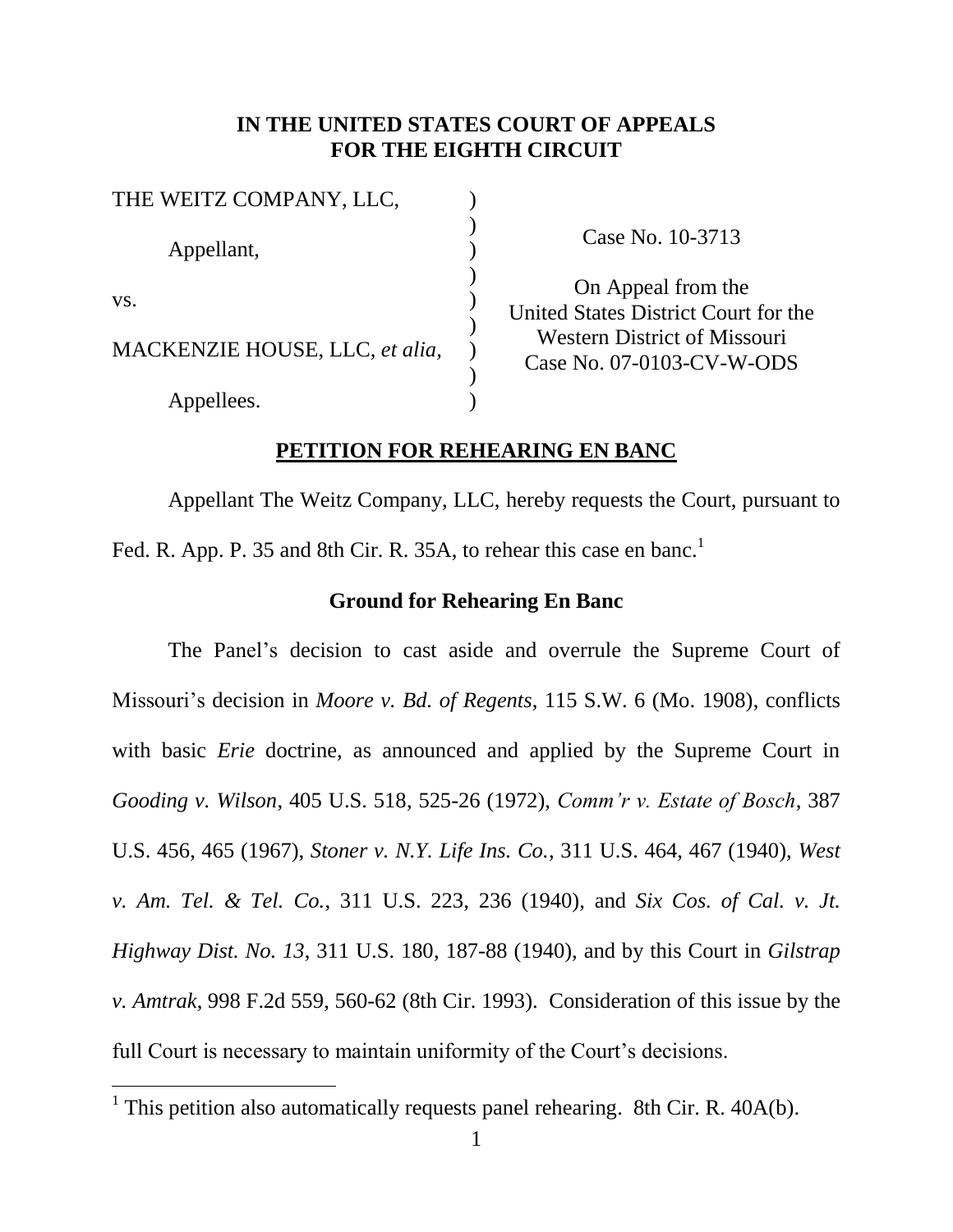# **A. This Court must follow the latest pronouncement on an issue of state law by the state's highest court, regardless of whether it is old or rarely cited.**

When a diversity case such as this presents substantive issues of state law, "decisions of the state's highest court are to be accepted as defining state law unless the state court 'has later given clear and persuasive indication that its pronouncement will be modified, limited, or restricted.'" *Gilstrap v. Amtrak*, 998 F.2d 559, 560 (8th Cir. 1993) (citation omitted).

This concept, commonly known as the *Erie* doctrine (after *Erie R.R. Co. v. Tompkins*, 304 U.S. 64 (1938)), "is basic to the federalism system developed for diversity cases …." Childress & Davies, FED. STANDARDS OF REVIEW § 2.15 (3d ed. 1999). Generally, its operation is simple: "The latest and most authoritative expression of state law applicable to the facts of the case controls." *Id.*

Under the *Erie* doctrine, "state law as announced by the highest court of the State is to be followed" by all federal courts. *Comm'r v. Estate of Bosch*, 387 U.S. 456, 465 (1967). This is because "the State's highest court is the best authority on its own law." *Id.* Conversely, *only* "If there be no decision by that court" may "federal authorities" then "apply what they find to be the state law after giving 'proper regard' to relevant rulings of other courts of the State." *Id.*

Thus, federal courts

are bound to follow state law, whether or not we agree with the reasoning upon which it is based or the outcome which it dictates. This is the ultimate significance of the *Erie* decision. [If there are no]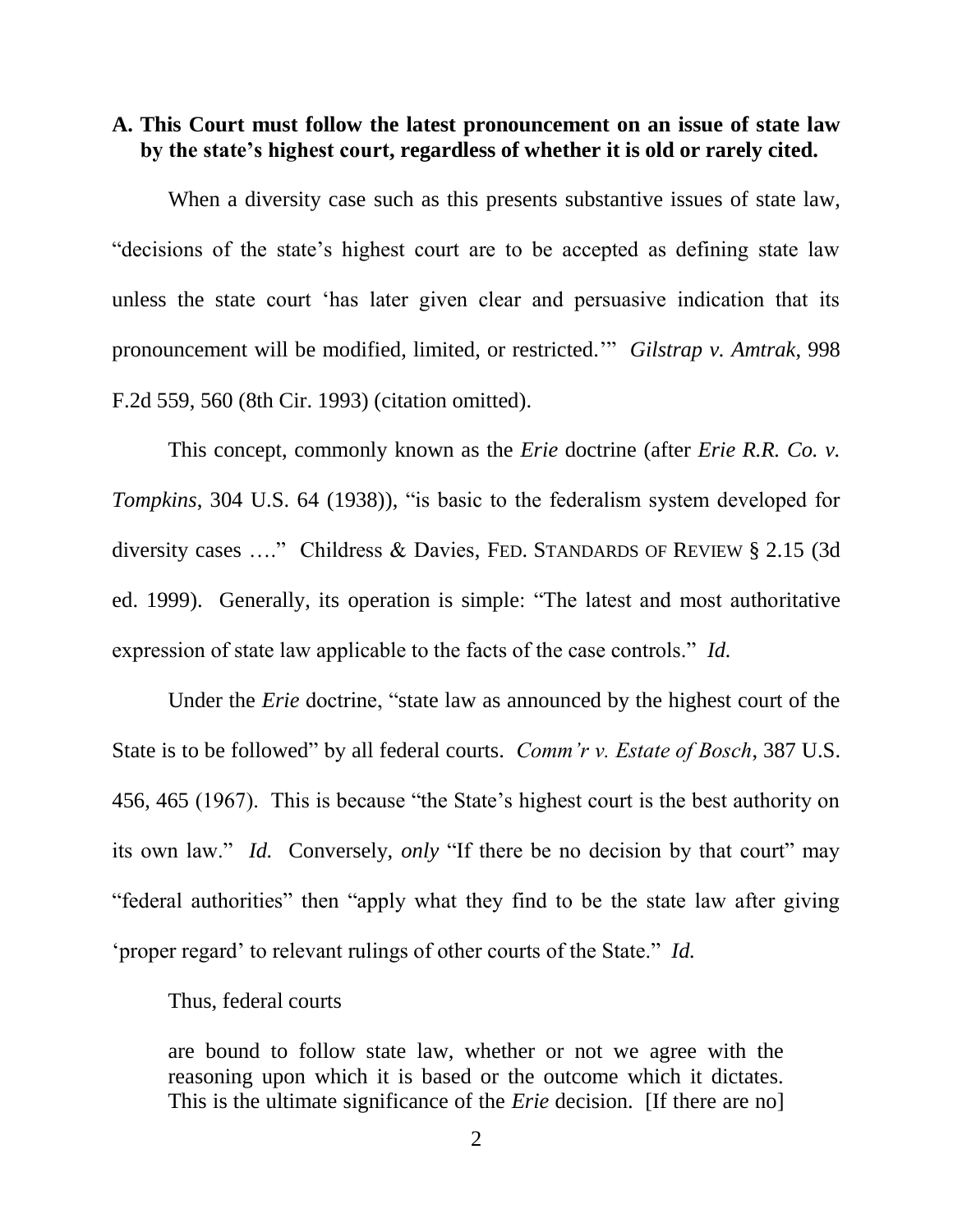subsequent [state] decisions criticizing, distinguishing, or modifying [a given state decision, it] remains the latest, most authoritative expression of [state] law … [and] is controlling for our purposes.

*Delta Air Lines v. McDonnell Douglas Corp.*, 503 F.2d 239, 245 (5th Cir. 1974).

That a state high court decision is "old" and "has been rarely cited" does not lessen this effect: unless there is "clear evidence" the state court "would overrule it," this Court must "consider it binding precedent." *Gilstrap*, 793 F.2d at 560-61 (applying never-cited, 80-year-old Washington decision to reverse district court); *In re Ryan*, 851 F.2d 502, 509 (1st Cir. 1988) (applying 120-year-old Vermont decision to reverse bankruptcy court); *Gooding v. Wilson*, 405 U.S. 518, 525-26 (1972) (applying 60-year-old Georgia decisions to reverse lower court).

In this case, Appellee MH Metropolitan accused Appellant Weitz under Missouri law of breaching their contract by delaying work on apartments Weitz was constructing for MH (Opinion 2). Weitz stopped work in December 2006, when the project's first building was four months late and the entire project two months late (Opinion 2). On January 18, 2007, MH terminated Weitz, ultimately finishing the project between June and November 2007 (Opinion 2). A jury awarded MH \$3,022,520 against Weitz in liquidated delay damages (Opinion 3).

The majority of those damages were for the period *after* the January 2007 termination date through as late as November 2007, when MH completed the project. On appeal, Weitz explained to the Panel that, in *Moore v. Bd. of Regents*,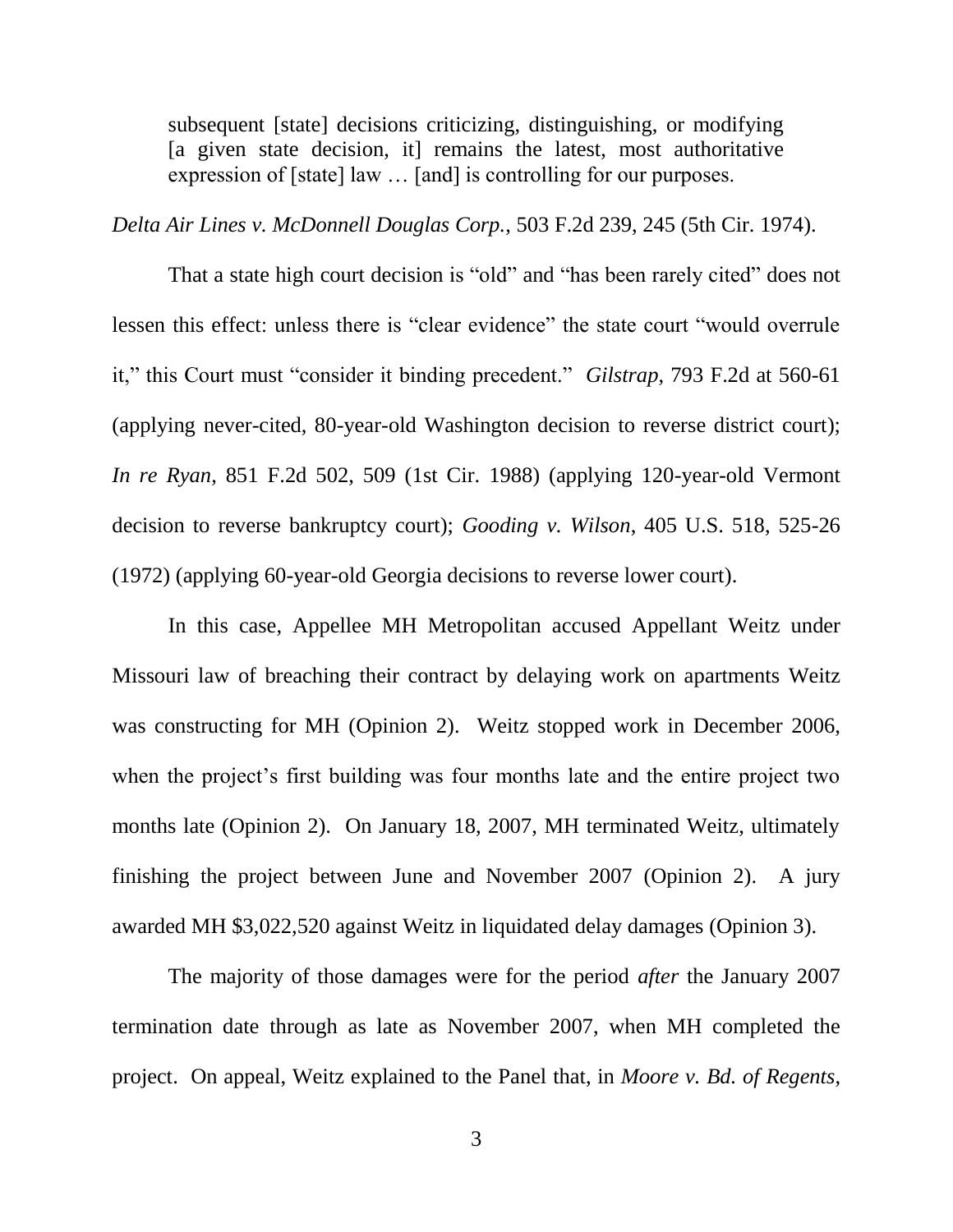115 S.W. 6, 12-13 (Mo. 1908), the Supreme Court of Missouri limited liquidated damages for construction delay to the time before the contract terminated (Opinion 7). Thus, Weitz explained, under Missouri law the liquidated damages against it for the period after January 2007 were improper and must be reversed (Opinion 7).

The Panel admitted the only other Missouri decision on this issue expressly followed *Moore*, which has never been overruled (Opinion 7-8). Nonetheless, citing no other Missouri cases and with mere lip service to the *Erie* doctrine,<sup>2</sup> the Panel held flatly that, "if faced with this case, the Missouri Supreme Court would not follow *Moore*," but "would allow liquidated damages for a reasonable time after abandonment by the contractor or termination by the owner" (Opinion 7-8).

This Panel's decision to cast aside the plain and unambiguous law of Missouri in favor of what it *wished* the law of Missouri were radically departs from and misapplies well-established *Erie* doctrine precedent. *Moore* and its progeny are on point and controlling. They are binding on this Court.

# **B. Under** *Moore* **and its progeny, the award of liquidated damages against Weitz attributable to the period after January 18, 2007, was error.**

In *Moore*, a contractor agreed to construct a gymnasium building for a school. 115 S.W. at 6-7. The contract provided that, "upon [the contractor's]

 $\overline{a}$ 

<sup>&</sup>lt;sup>2</sup> The opinion issued on January 5, 2012, replaced an earlier one issued December 8, 2011, which the panel vacated after granting a similar rehearing petition to this. The January 5 opinion merely adds in the lip service to *Erie* mentioned above: two citations to *Gilstrap* and a parenthetical (Opinion 7-8). The earlier opinion had no *Erie* analysis at all. The new opinion's empty gestures to *Erie* are insufficient.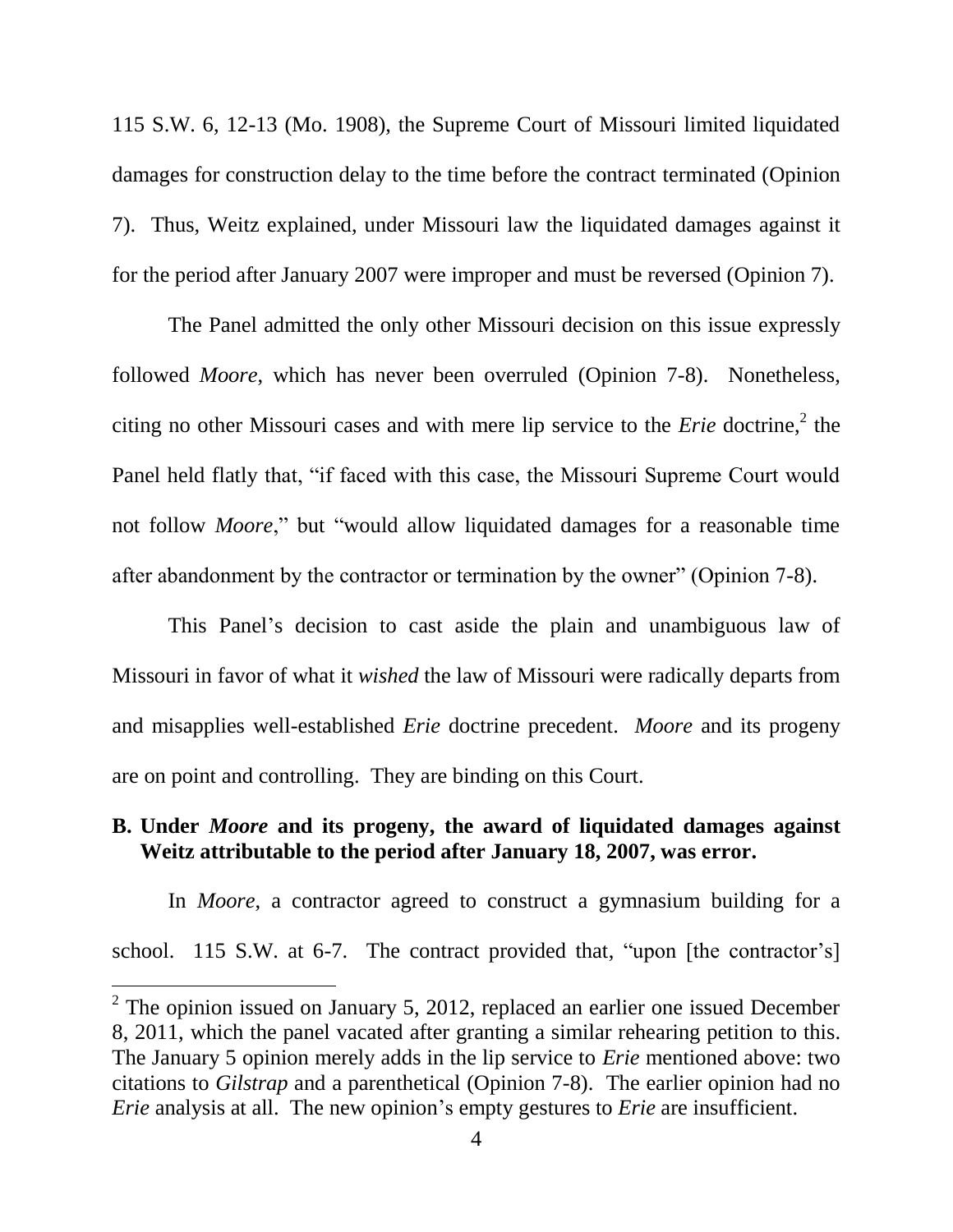failure to so complete [the building] at the above mentioned time they shall pay [the school] the sum of [\$20.00] per day for each week day intervening after said date until the completion of the work." *Id.* at 7 and 12. The contract also provided that, if the contractor failed "to proceed with the work and furnish proper labor and material," the school could terminate the contract, take possession of and complete the building, and hold the contractor liable for certain costs specified in the contract. *Id.* at 7. Those costs did not include the liquidated delay damages. *Id.*

When the contractor delayed construction, $3$  the school terminated the contract and proceeded to complete the building itself. *Id.* The contractor sued, claiming the school had prevented it from completing the building and demanding a balance due. *Id.* at 6. In response, the school sought to set off from any liability \$20 per day for 313 days under the liquidated delay damages clause – that is, all the time from the date it terminated the contract until it completed the building. *Id.* at 7. The trial court instructed the jury it could not award the school any liquidated delay damages for the time after the scheduled contract completion date. *Id.*

The Supreme Court of Missouri approved. *Id.* at 12-13. It held the liquidated delay damages provision was to compensate the school "only on

 $\overline{a}$ 

<sup>&</sup>lt;sup>3</sup> The panel suggests "the facts in *Moore* were different from those here" because, in *Moore*, "the project was not yet late when the owner terminated the contract" (Opinion 7). This is incorrect: the *Moore* contractor admitted it did not "proceed with the construction of the building until the spring of 1904, thereby causing much delay," blaming this, like Weitz, on outside conditions. 115 S.W. at 7.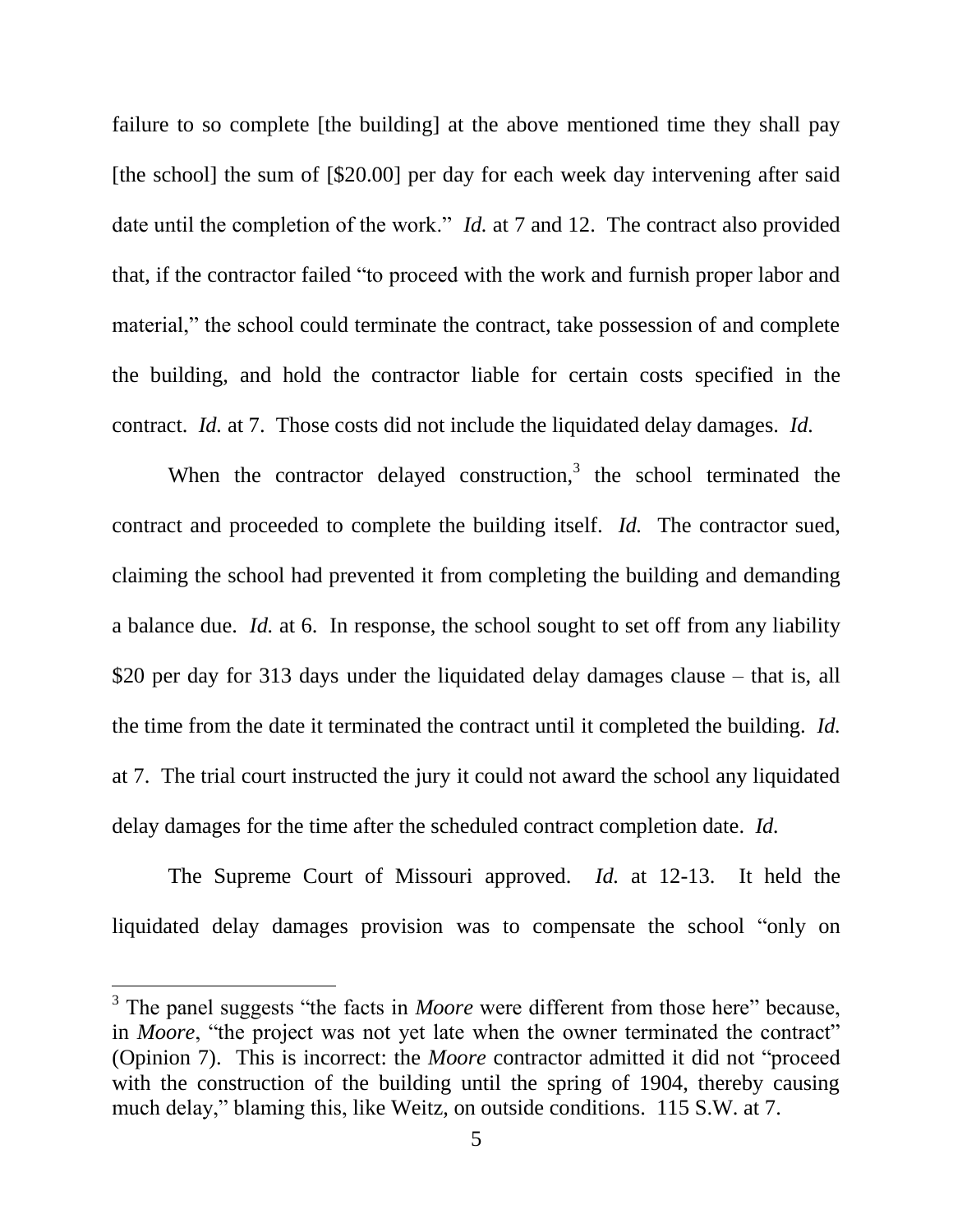condition that [the contractor] completed the contract but failed to finish it in the time specified." *Id.* at 13. While the parties could have contracted specifically otherwise, absent such a provision it was "obvious" the liquidated delay damages provision "was not the measure of damages" of the cost to complete the project. *Id.* Thus, the trial "court was unquestionably right in refusing the" school liquidated delay damages for the period after the contract terminated. *Id.*

As the District Court observed, this case is "eerily similar" to *Moore*. The liquidated delay damages provision at issue is virtually identical: "[Weitz] agrees that [it] shall pay to the Owner liquidated damages in accordance with the following schedule for each calendar day that Completion of a Building is delayed beyond the Scheduled Completion Date for such Building. …" Also, as in *Moore*, the contract's termination provision specified the damages recoverable by MH upon termination for cause, of which liquidated damages were not part.

The timeline and procedure, too, mirror *Moore*. After Weitz stopped work on the project, MH terminated the contract for cause (Opinion 2). Ultimately, MH independently completed the project (Opinion 2-3). Weitz sued MH for a balance due (Opinion 2-3). MH answered Weitz was responsible for the delay, and counterclaimed for various damages, including liquidated delay damages all the way through the date it ultimately completed the project (Opinion 2-3).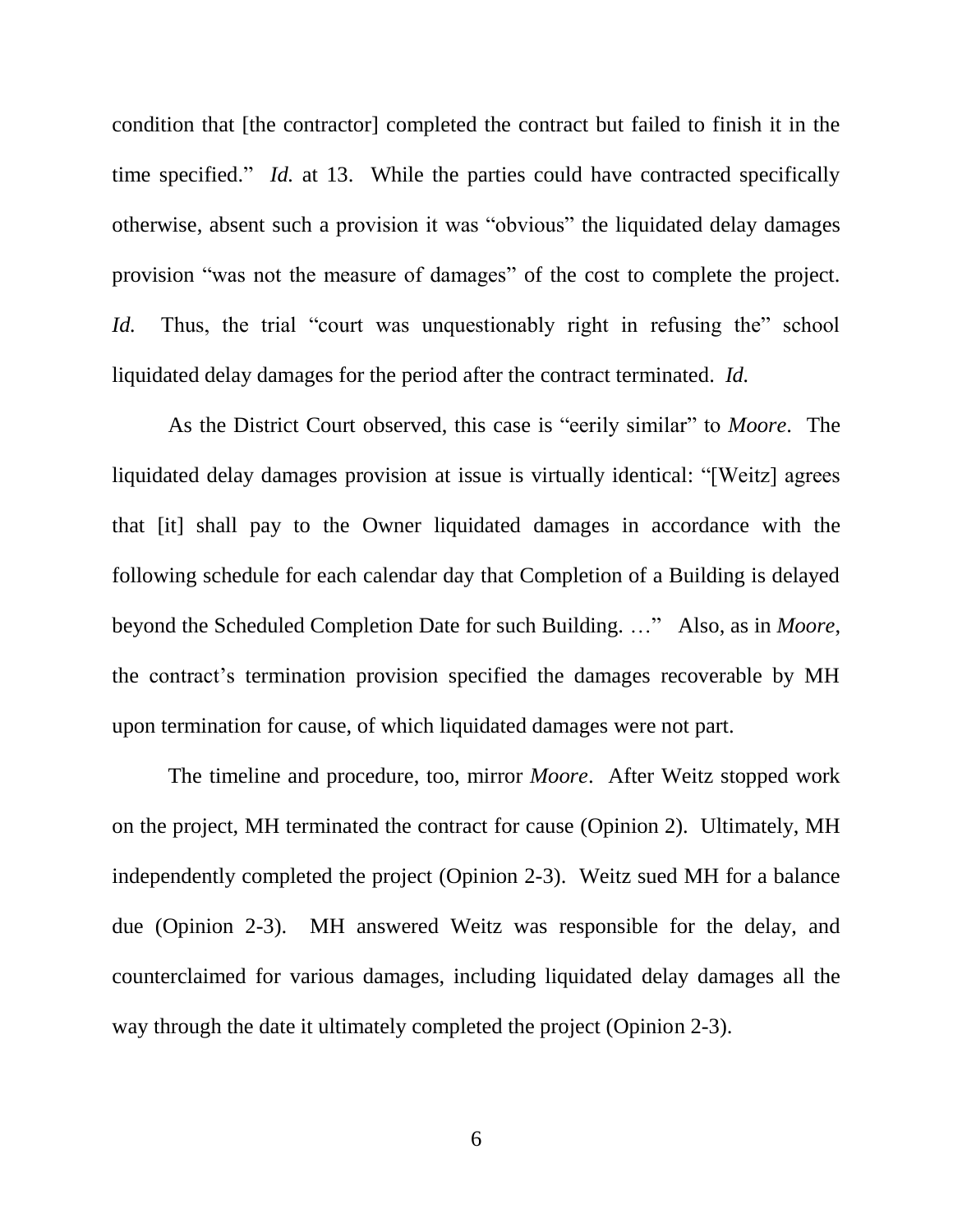Only then, however, do the two cases diverge. In *Moore*, the trial court correctly refused to allow the school any liquidated delay damages after the contract terminated. Conversely, here, under a virtually identical clause, the District Court held MH *could* recover liquidated delay damages long after the date the contract terminated. Under *Moore*, this would be error.

In the 104 years since *Moore*, this question – whether, absent a specific provision, a general liquidated delay damages clause in a construction contract allows for such damages to continue after the contract terminates – has arisen in Missouri only one other time, in *Twin River Constr. Co. v. Pub. Water Dist. No. 6*, 653 S.W.2d 682 (Mo. App. 1983). There, the Missouri Court of Appeals expressly followed *Moore* to reverse precisely the sort of post-termination liquidated delay damages at issue in this case, holding it was "not disposed to depart from [*Moore*] until a contrary rule is declared by our Supreme Court." 653 S.W.2d at 694.

In *Twin River*, a contractor agreed to construct a water main extension for a water district; the contract contained nearly the same liquidated delay damages clause as *Moore* and this case. *Id.* at 687. Construction was delayed. *Id* at 688. Then, when the contractor informed the water district it had completed the project, the water district disagreed and demanded the contractor perform 26 items it asserted were incomplete. *Id.* at 688. When the contractor refused, the water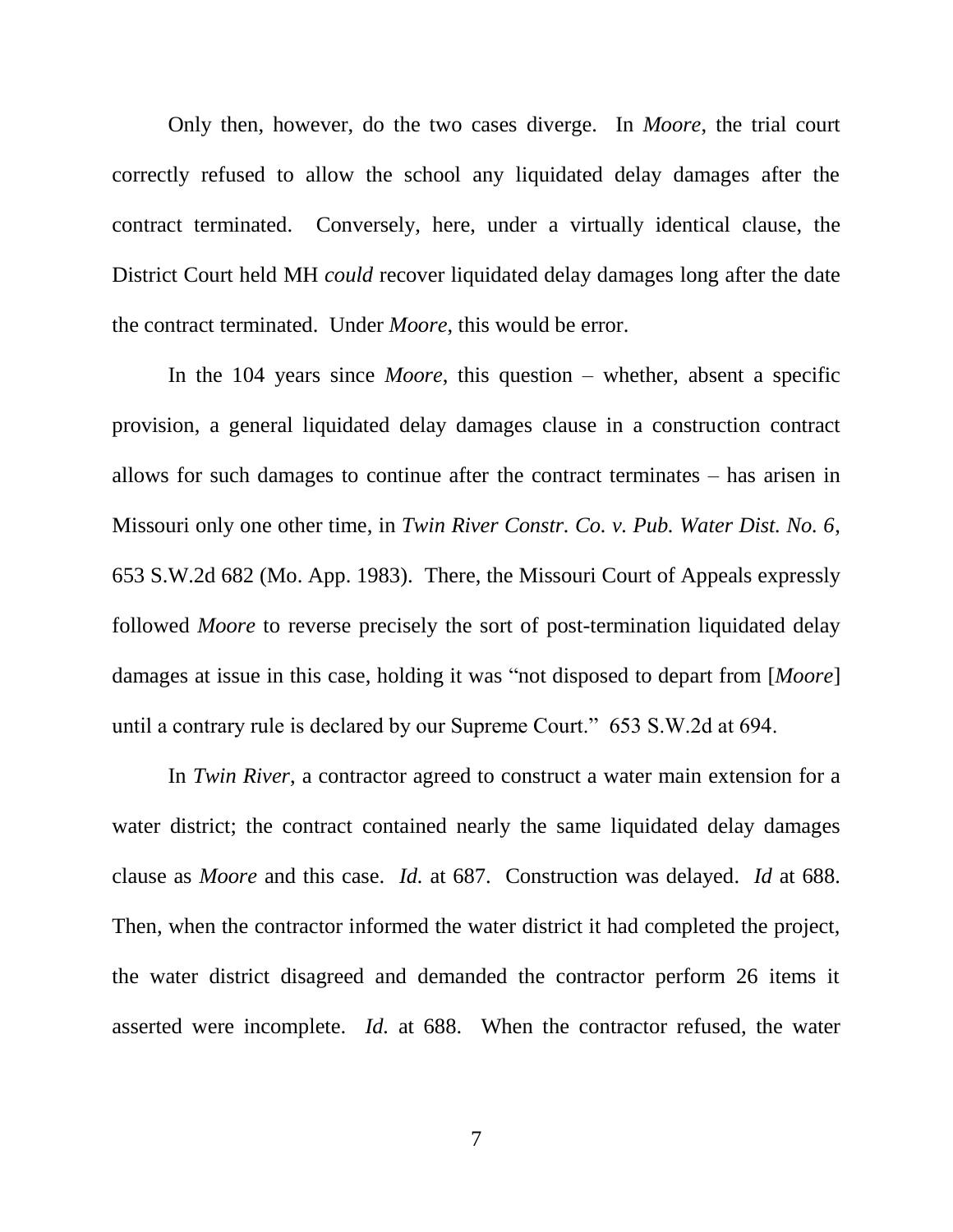district terminated the contract. *Id*. By then, the project was past its agreed completion date. *Id.* The water district completed the project itself. *Id.*

The contractor sued, demanding a balance due. *Id.* at 684. The water district countered it was entitled to a set-off of liquidated delay damages for the 369-day period from the date the project should have been completed to the date it ultimately completed the work itself. *Id.* at 689. The trial court agreed. *Id.*

Following *Moore*, the Missouri Court of Appeals reversed the portion of these damages attributable to the period after the date the water district terminated the contract. *Id.* at 693-94. It held *Moore* "appears to be the sole Missouri case addressing this question. That case refused to allow liquidated damages after the date on which the owner took charge of the work." *Id.* at 693. The court observed a nationwide split over this question: some states, like Missouri, hold "liquidated damages are no longer available after abandonment of the work, reasoning that the contractor should not be responsible once he loses his ability to control the date of completion." *Id.* at 694. Others allow liquidated damages "for a 'reasonable' time after abandonment by the contractor or termination by the owner." *Id.*

But the Supreme Court of Missouri never had overruled *Moore*. *Id.* Thus, the Missouri Court of Appeals, bound just as this Court to follow *Moore*, vacated the liquidated delay damages attributable to the period after the contract terminated. *Id.*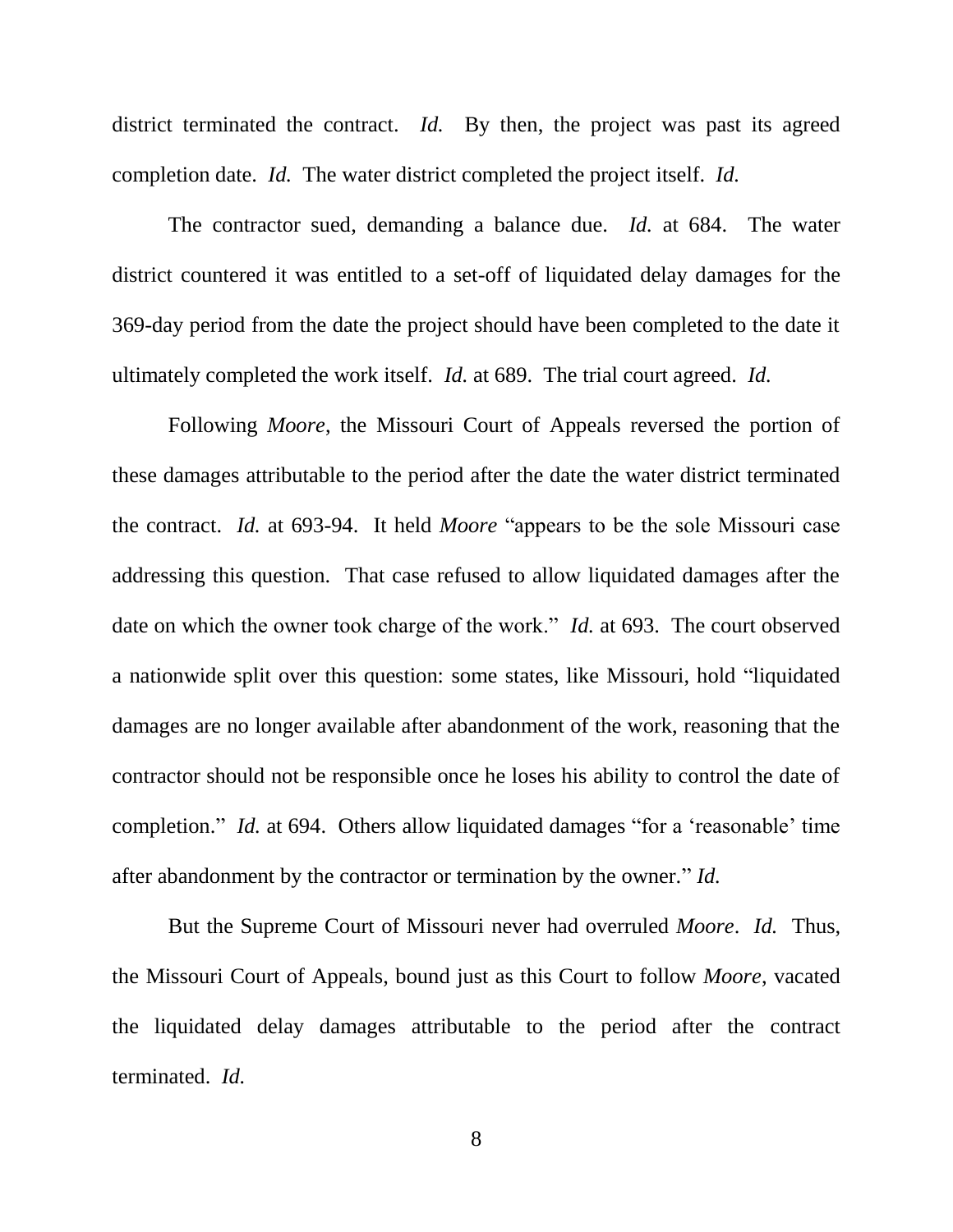That *Moore* and *Twin River* are the only Missouri decisions on this topic are unsurprising. It seems unlikely this situation often would arise. Doubtless, very few owners hiring contractors would have the chutzpah to ask for liquidated delay damages for the period while the owner, itself, controlled the work's completion date. The owner then could delay as long as it wanted to "rack up" more damages.

Under *Moore* and its progeny, the law of Missouri is that this is inappropriate. Absent some specific provision stating otherwise, general liquidated delay damages in a construction contract cannot accrue during the period after the contract has terminated. Applying that clear and simple rule to this case, Weitz could not be liable to MH for any liquidated delay damages after January 18, 2007.

#### **C. The Court is bound to follow** *Moore* **and** *Twin River* **in this case.**

*Moore* is a decision of Missouri's highest court defining its state law. The Supreme Court of Missouri never has "given clear and persuasive indication that its pronouncement" in *Moore* "will be modified, limited or restricted;" thus, in this Court, it must be "accepted as defining state law …." *Gilstrap*, 998 F.2d at 560. As the "latest and most authoritative expression of state law applicable to the facts of th[is] case," it "controls." FED. STANDARDS OF REVIEW at § 2.15.

For, "[state law as announced by the highest court of the State is to be followed" by all federal courts. *Bosch*, 387 U.S. at 465. Missouri's highest court "is the best authority on [its] own law." *Id.* Only if "there be *no decision* by that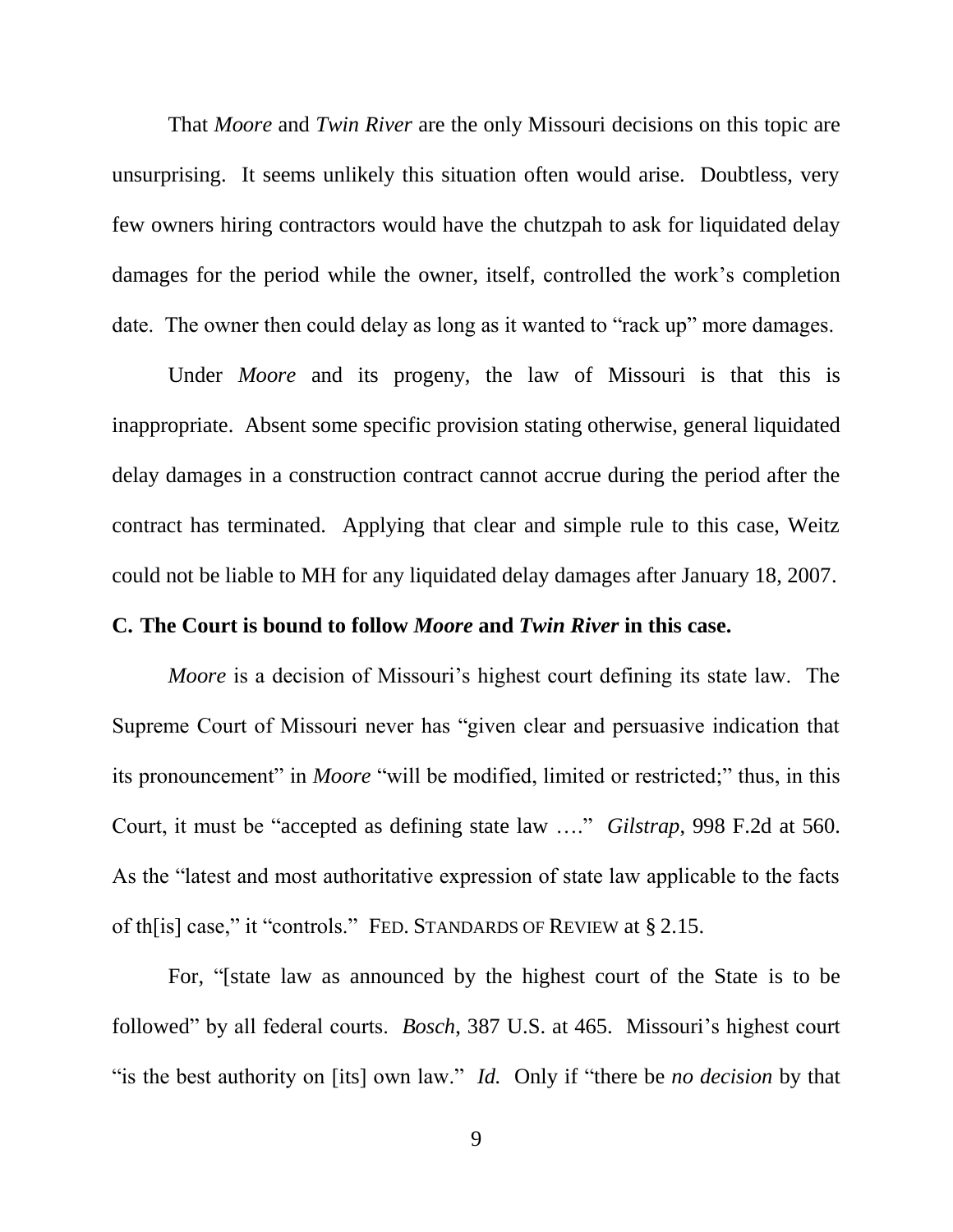court" may this Court "apply what [it] find[s] to be the state law after giving 'proper regard' to relevant rulings of other courts of the State." *Id.* (emphasis added).

The Panel cites two cases, *Pa. Nat'l Mut. Cas. Ins. Co. v. City of Pine Bluff*, 354 F.3d 945, 952 (8th Cir. 2004), and *Maschka v. Genuine Parts Co.*, 122 F.3d 566, 573 (8th Cir. 1997), for the proposition that, "In the absence of guidance from the highest state court (or a statute on point), the federal court's task is to predict how the Missouri Supreme Court would rule if confronted with the issue today" (Opinion 8). But *Pa. Nat'l* and *Maschka* are inapposite: in both, *no* state court decision addressed the question at issue. *Pa. Nat'l*, 354 F.3d at 952 ("no Arkansas decision covers these precise facts"); *Maschka*, 122 F.3d at 573 (the "Nebraska Supreme Court has not ruled one way or the other on the issue").

Plainly, in those situations, this Court must "predict what [the state's highest court] would hold if the issue were presented to it." *Id.* But that is not so here, where the Supreme Court of Missouri *has* decided the issue. The "highest court of the state" "has spoken;" "unless it has later given clear and persuasive indication that its pronouncement will be modified, limited or restricted" (and it has not), "its pronouncement *is to be accepted by federal courts as defining state law* …." *West v. Am. Tel. & Tel. Co.*, 311 U.S. 223, 236 (1940) (emphasis added). Otherwise, there would be "two divergent or conflicting systems of law, one to be applied in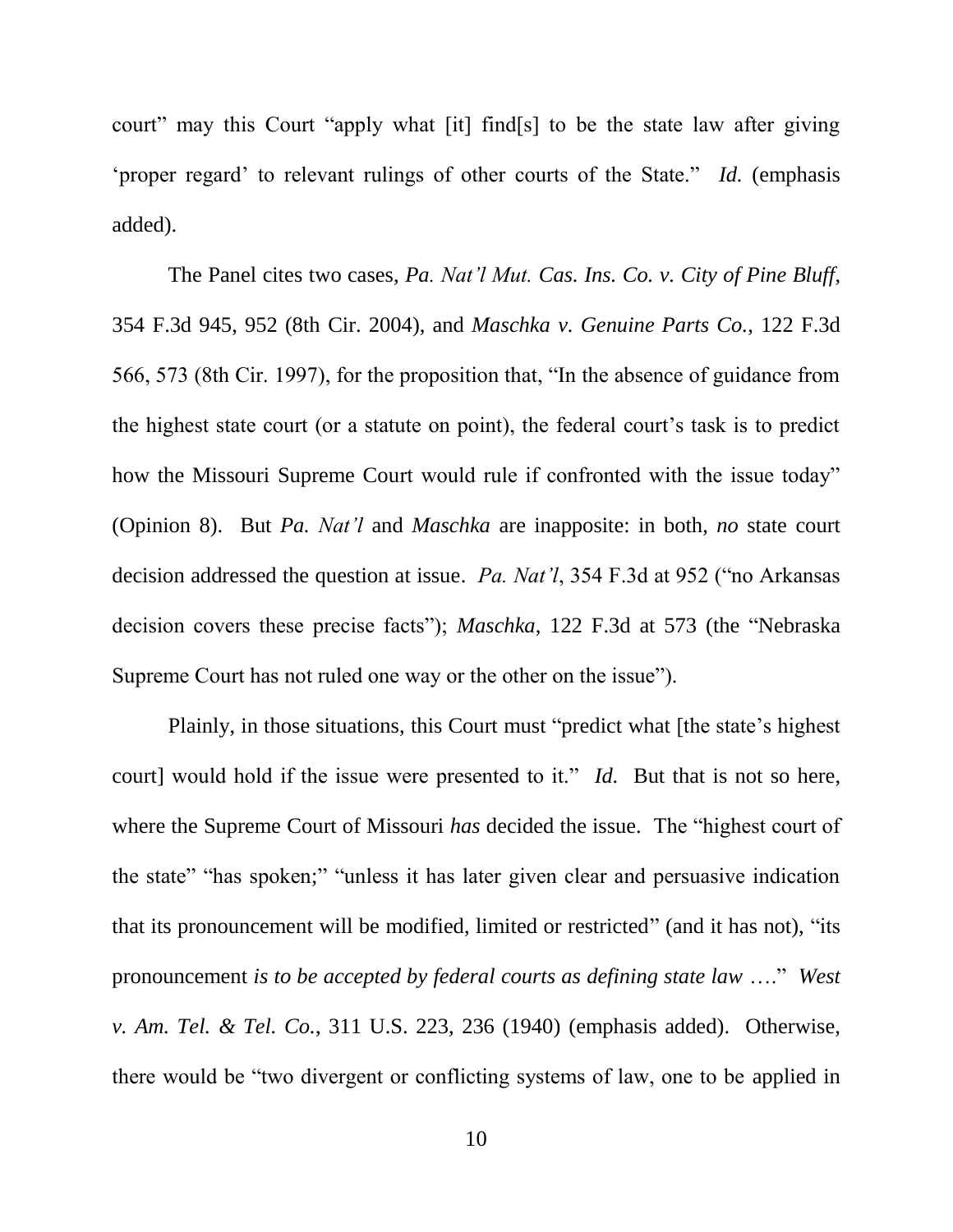the state courts, the other to be availed of in the federal courts" in diversity cases. *Id.* Federalism cannot tolerate that. *Id.*

In *Twin River*, the Missouri Court of Appeals reaffirmed that *Moore* controls the single system of Missouri law on this point – and in Weitz's favor. The Panel disparages *Twin River* as being merely "a Missouri intermediate appellate case," stating that "intermediate court decisions … are not dispositive as to how a state's highest court would resolve a matter" (Opinion 7).

For this proposition, the Panel cites *Bogan v. Gen. Motors Corp.*, 500 F.3d 828, 831 (8th Cir. 2007), and *Six Cos. of Cal. v. Jt. Highway Dist. No. 13*, 311 U.S. 180, 188 (1940) (Opinion 8). Again, both cases are inapposite. In *Bogan*, this Court refused to follow a string of Missouri Court of Appeals decisions that the Supreme Court of Missouri later had criticized. 500 F.3d at 830-32. And *Six Cos.* holds the opposite of the Panel's conclusion, as the Panel seems to acknowledge (Opinion 8). There, the United States Supreme Court held that, where the Supreme Court of California had not overruled or disapproved of a California Court of Appeal decision, that intermediate decision binds federal appellate courts, directing the Ninth Circuit to follow it. 311 U.S. at 187-88.

The Panel departed from the *Erie* doctrine in disregarding *Twin River* simply because it came from an intermediate appellate court. Instead, as an intermediate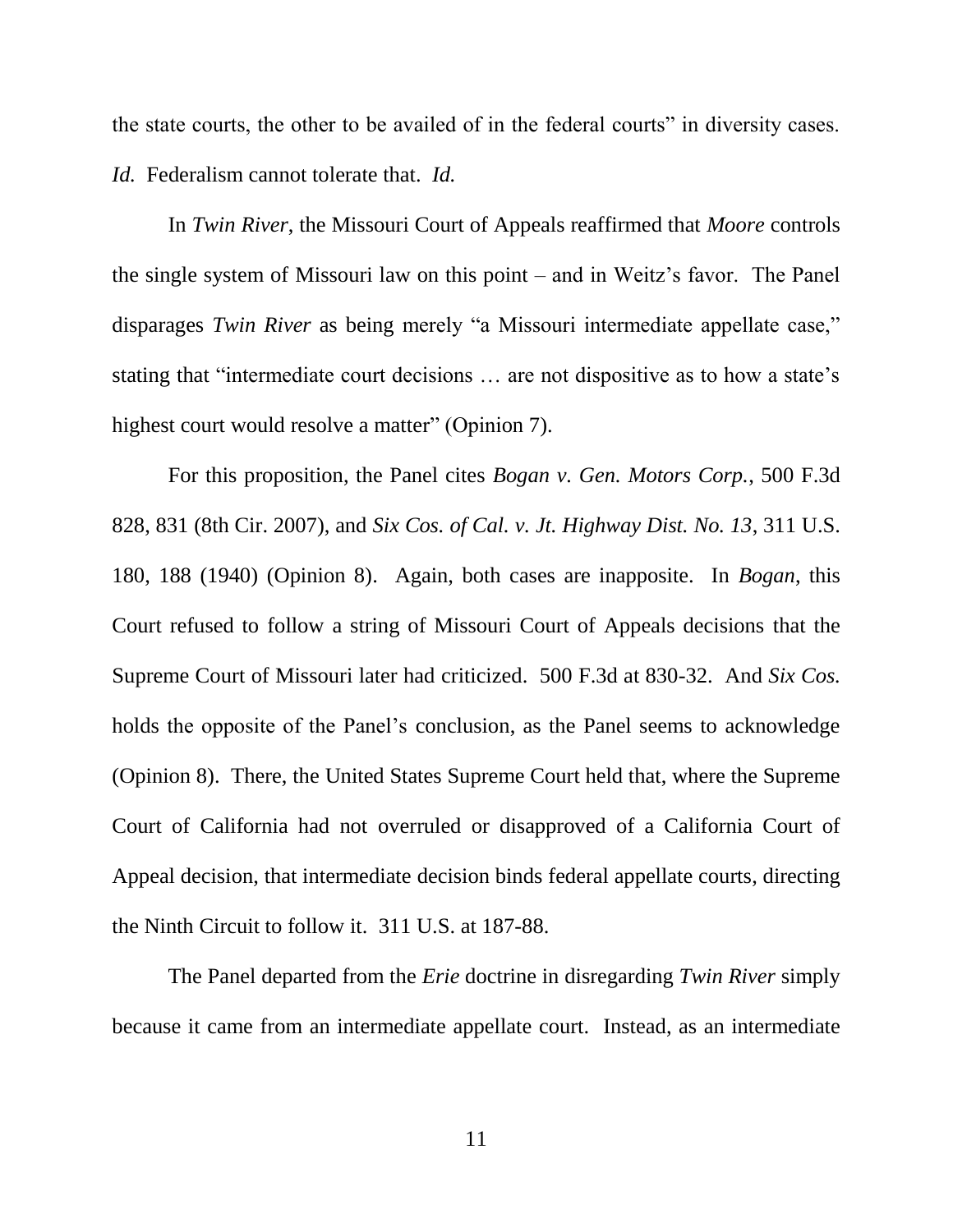state appellate court decision expressly following *Moore*, an earlier high court decision, it is proof the earlier decision remains good law. *Bosch*, 387 U.S. at 465.

For, when a state intermediate appellate court is one "of statewide jurisdiction, the decisions of which are binding on all trial courts in the absence of a conflicting decision of the [state high court], federal courts follow these holdings …." *Gooding*, 405 U.S. at 525 n.3. That such a case may be "more than 50 years" old does not make it any less "authoritative" as to state law. *Id.* at 526 n.4.

When the question is whether a state high court decision remains good law, an intermediate appellate court decision following it "is a datum for ascertaining" this and cannot "be disregarded by a federal court unless it is convinced by other persuasive data that the highest court of the state would decide otherwise." *Bosch*, 387 U.S. at 465. Federal courts "must follow" intermediate state appellate court decisions "in the absence of convincing evidence that the highest court of the state would decide differently." *Stoner v. N.Y. Life Ins. Co.*, 311 U.S. 464, 467 (1940).

*Twin River* is a datum showing *Moore* remains good law. It cannot be disregarded unless more "persuasive" data shows the Supreme Court of Missouri would overrule it. *Bosch*, 387 U.S. at 465; *Stoner*, 311 U.S. at 467; *Six Cos.*, 311 U.S. at 187-88. The Missouri Court of Appeals is a court of statewide jurisdiction whose decisions bind all lower courts unless overruled by the state supreme court.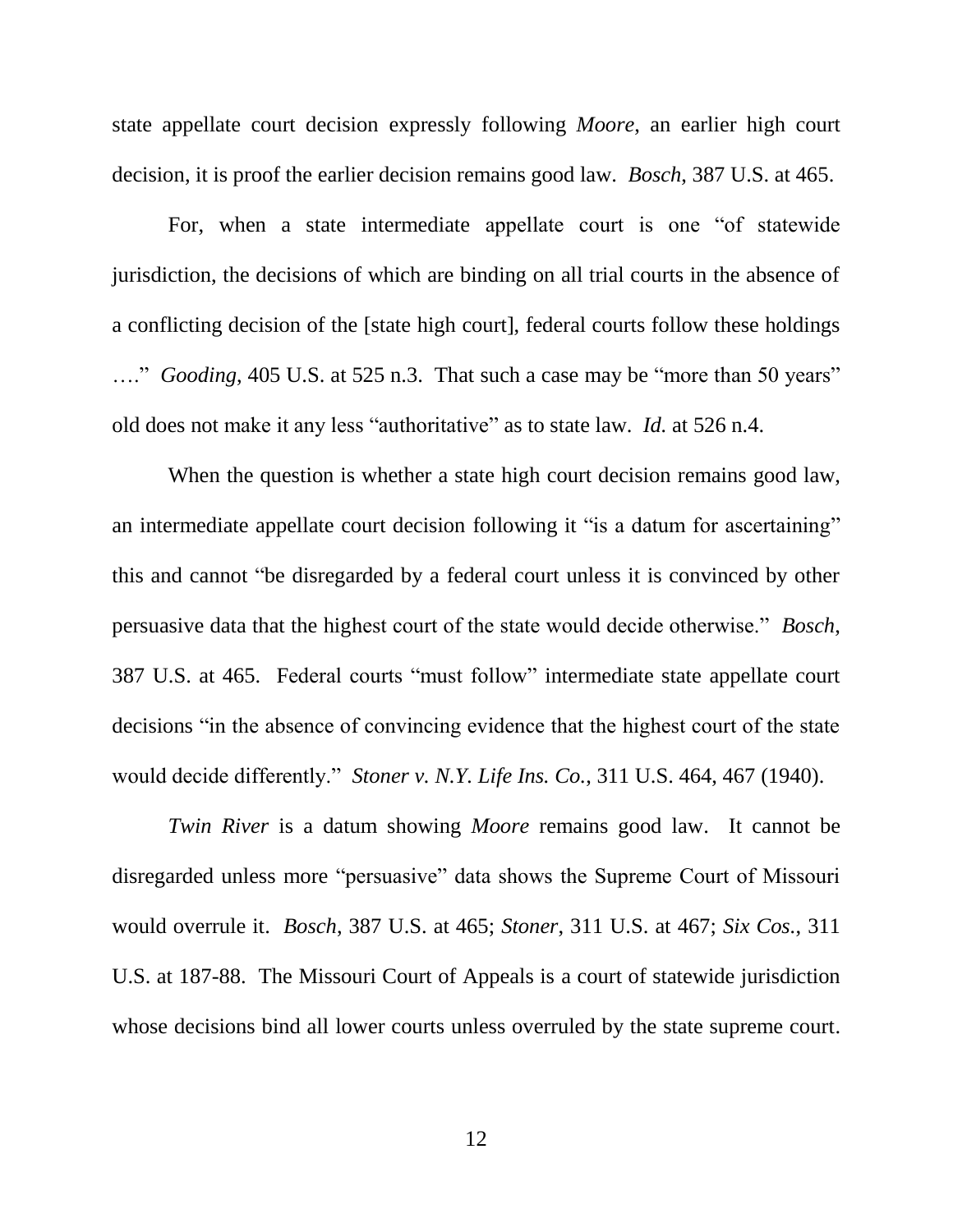*Akins v. Dir. of Revenue*, 303 S.W.3d 563, 567 n.3 (Mo. banc 2010). As such, this Court must follow its holdings as to Missouri law. *Gooding*, 405 U.S. at 525 n.3.

The Panel parrots the requirements necessary under *Erie* to reject a state high court opinion: "clear evidence" and "other persuasive data" showing "the highest court of the state would [now] decide otherwise" (Opinion 7-8). But it offers none of the required "evidence" or "persuasive data" – e.g. other, later, contrary Missouri decisions – showing *Moore* and *Twin River* no longer are the law of Missouri. *Stoner*, 311 U.S. at 467. Instead, it simply *assumes*, without analysis, that, today, *Moore* would be overruled (Opinion 7-8). This conflicts with the *Erie* doctrine. In *Moore*, Missouri chose one side of the jurisdictional split over the question at issue. *Nothing* indicates it now would switch to the other.

"[W]hether or not" this Court "agree[s] with the reasoning upon which" *Moore* and *Twin River* are "based or the outcome" they dictate, it "is bound to follow" them. *Delta*, 503 F.2d at 245. "This is the ultimate significance of" *Erie*. *Id.* There is no "subsequent" Missouri "decision criticizing, distinguishing, or modifying" *Moore* or *Twin River*. *Id.* Thus, they remain "the latest, most authoritative expression of" Missouri law, and are "controlling" in this Court. *Id.*

The Panel cites no other opinion casting aside a state high court decision consistently applied in that state. Undoubtedly, this is because *Erie* does not allow for such a result. *West*, 311 U.S. at 236. And indeed, until this case, this Court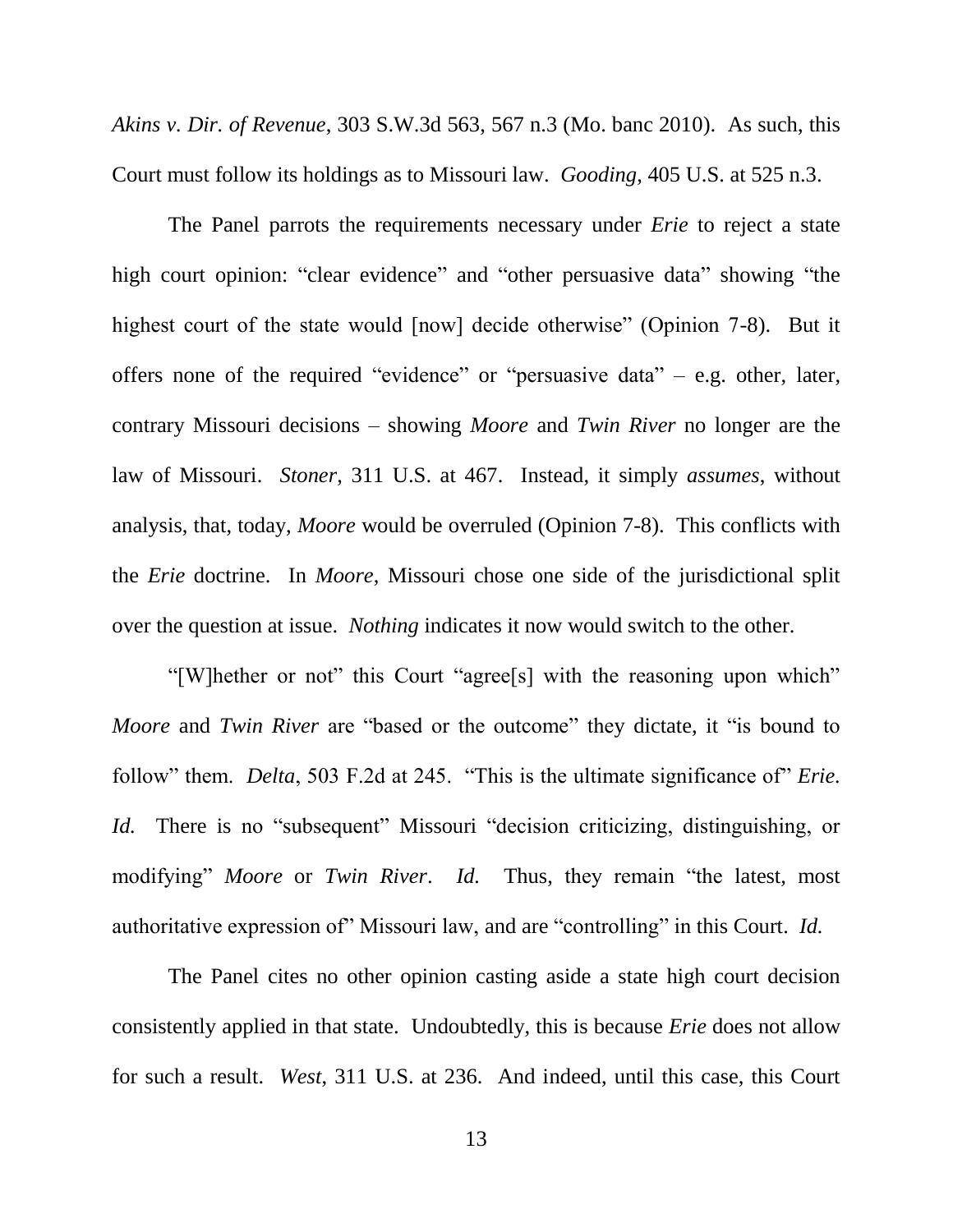always has applied *Erie* faithfully and correctly. *Gilstrap*, *supra*, which the Panel cites but which reached exactly the opposite conclusion from the Panel, is a perfect example. It involved "a narrow question of Washington state law: is a common carrier liable for tortious acts committed by its employee against a passenger when the employee acts outside the scope of his or her employment?" 998 F.2d at 560. The trial court answered "no" and dismissed the plaintiff's claims. *Id.*

Apparently, the Washington Supreme Court had explored this question only once, in *Marks v. Alaska S.S. Co.*, 127 P. 1101 (Wash. 1912), holding a steamship company owed its passengers an "absolute duty of protection from the assaults and aggressions of its servants." *Id.* at 561. Because *Marks* was "an eighty-year-old case that has been rarely cited (not at all by the Washington appellate courts)" and was "out of step with modern tort law," the Court was urged to reject it. *Id.*

The Court disagreed and reversed the district court. *Id.* at 561-62. It held it only could disregard *Marks* if there were "clear evidence that the Washington Supreme Court would not uphold" the decision. *Id.* at 561. But the *Erie* doctrine commanded there could not be "real doubt on the current validity of" *Marks*. *Id.* For, a Washington intermediate appellate court had recognized a similar principle as *Marks* in 1988, the Ninth Circuit twice had cited *Marks* over the years, and other jurisdictions agreed with the holding *Marks* announced. *Id.* at 561-62.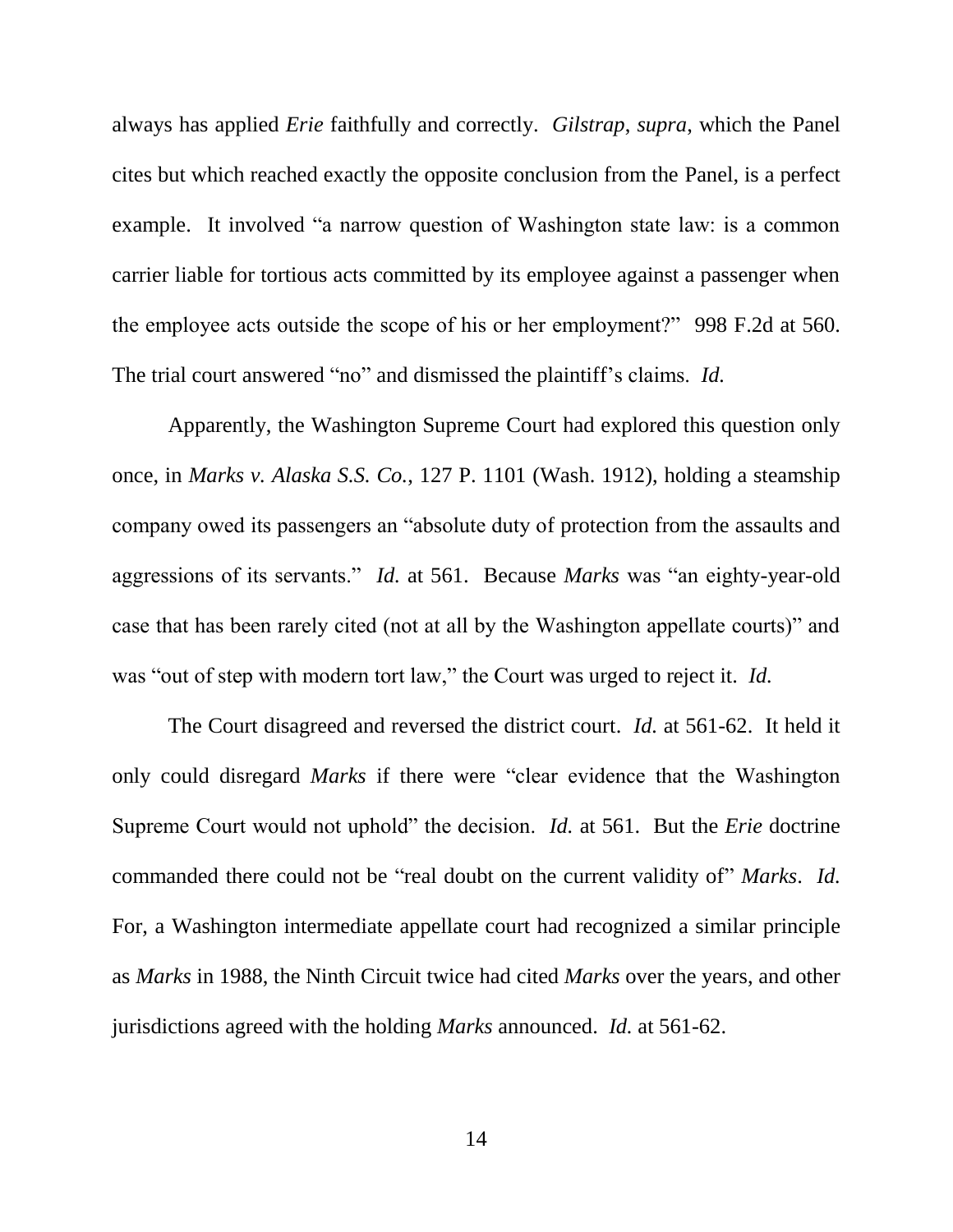As such, there was no "clear evidence that the Washington Supreme Court would overrule *Marks* if given the opportunity," and *Marks* had to remain "good law." *Id.* at 562. While "the age of the decision and the absence of recent citation to it suggest that the Washington Supreme Court might well reconsider" *Marks* if given the opportunity, it was not *clear* this would happen. *Id.* A federal court is not bound by an old state decision "if it 'is convinced by other persuasive data that the highest court of the state would [now] decide otherwise,'" but "'the 'data' needed … must be more 'persuasive' than exists here.'" *Id.* (citation omitted).

The *Erie* doctrine, as exemplified by *Gilstrap*, commands the Court to follow *Moore* here. There is no clear evidence – let alone identifiable, persuasive evidence – that the Supreme Court of Missouri would not uphold *Moore* if faced with it today. The Panel's opinion "fails to cast any real doubt on the current validity of the [*Moore*] holding." *Gilstrap*, 998 F.2d at 561.

Just as in *Gilstrap*, an intermediate Missouri appellate court has followed *Moore* in more recent years and other jurisdictions agree with *Moore* in their law. The Supreme Court of Missouri has given no indication it would deviate from *Moore* if presented with the issue now. While it naturally *could* overrule *Moore* someday, this truism alone does not allow this Court proactively to do so for it. *Ford Motor Co. v. Mathis*, 322 F.2d 267, 269 (5th Cir. 1963).

Wherefore, Appellant Weitz prays the Court to rehear this case en banc.